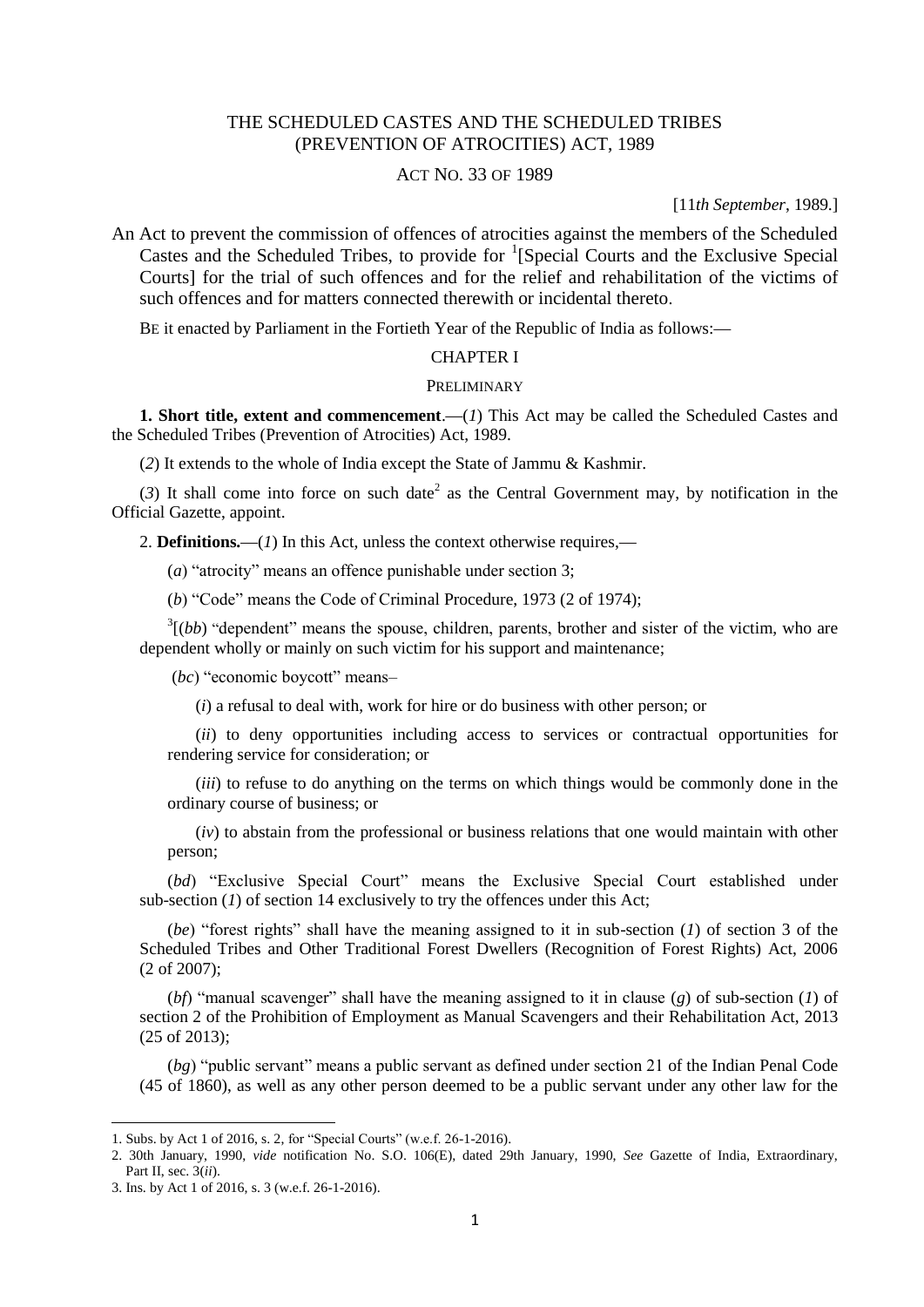time being in force and includes any person acting in his official capacity under the Central Government or the State Government, as the case may be;

(*c*) "Scheduled Castes and Scheduled Tribes" shall have the meanings assigned to them respectively under clause (24) and clause (25) of article 366 of the Constitution;

(*d*) "Special Court" means a Court of Session specified as a Special Court in section 14;

(*e*) "Special Public Prosecutor" means a Public Prosecutor specified as a Special Public Prosecutor or an advocate referred to in section 15;

 $\frac{1}{e^{a}}$  (*ea*) "Schedule" means the Schedule appended to this Act;

(*eb*) "social boycott" means a refusal to permit a person to render to other person or receive from him any customary service or to abstain from social relations that one would maintain with other person or to isolate him from others;

(*ec*) "victim" means any individual who falls within the definition of the "Scheduled Castes and Scheduled Tribes" under clause (*c*) of sub-section (*1*) of section 2, and who has suffered or experienced physical, mental, psychological, emotional or monetary harm or harm to his property as a result of the commission of any offence under this Act and includes his relatives, legal guardian and legal heirs;

(*ed*) "witness" means any person who is acquainted with the facts and circumstances, or is in possession of any information or has knowledge necessary for the purpose of investigation, inquiry or trial of any crime involving an offence under this Act, and who is or may be required to give information or make a statement or produce any document during investigation, inquiry or trial of such case and includes a victim of such offence;]

 $2(f)$  the words and expressions used but not defined in this Act and defined in the Indian Penal Code (45 of 1860), the Indian Evidence Act, 1872 (1 of 1872) or the Code of Criminal Procedure, 1973 (2 of 1974), as the case may be, shall be deemed to have the meanings respectively assigned to them in those enactments.]

(*2*) Any reference in this Act to any enactment or any provision thereof shall, in relation to an area in which such enactment or such provision is not in force, be construed as a reference to the corresponding law, if any, in force in that area.

## CHAPTER II

# OFFENCES OF ATROCITIES

**3. Punishments for offences atrocities**.**—<sup>3</sup> [**(*1*) Whoever, not being a member of a Scheduled Caste or a Scheduled Tribe,**—**

(*a*) puts any inedible or obnoxious substance into the mouth of a member of a Scheduled Caste or a Scheduled Tribe or forces such member to drink or eat such inedible or obnoxious substance;

(*b*) dumps excreta, sewage, carcasses or any other obnoxious substance in premises, or at the entrance of the premises, occupied by a member of a Scheduled Caste or a Scheduled Tribe;

(*c*) with intent to cause injury, insult or annoyance to any member of a Scheduled Caste or a Scheduled Tribe, dumps excreta, waste matter, carcasses or any other obnoxious substance in his neighbourhood;

(*d*) garlands with footwear or parades naked or semi-naked a member of a Scheduled Caste or a Scheduled Tribe;

<sup>1.</sup> Ins. by Act 1 of 2016, s. 3 (w.e.f. 26-1-2016).

<sup>2.</sup> Subs. by s. 3, *ibid*., for clause (*f*) (w.e.f. 26-1-2016).

<sup>3.</sup> Subs. by s. 4, *ibid*., for sub-section (*1*) (w.e.f. 26-1-2016).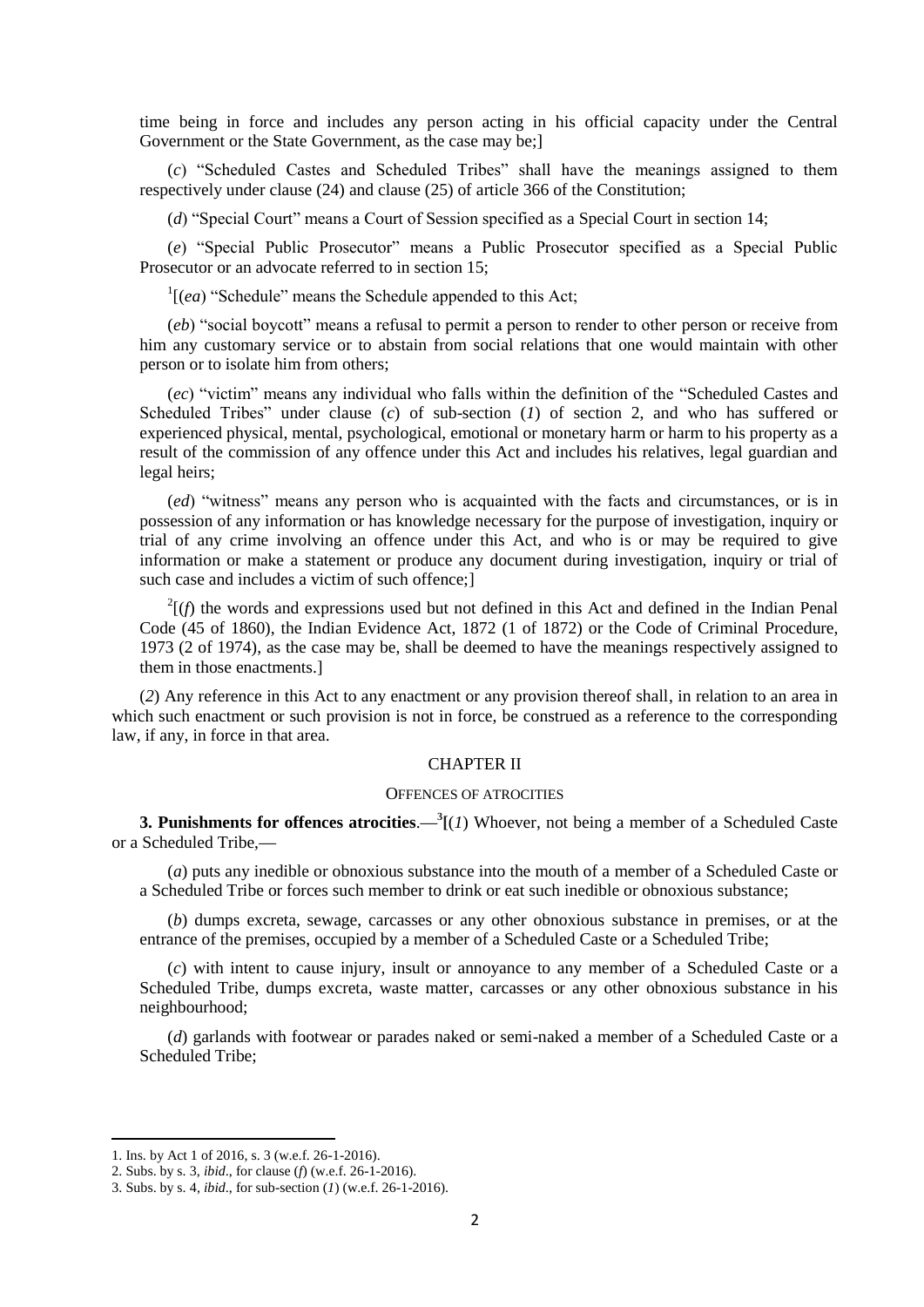(*e*) forcibly commits on a member of a Scheduled Caste or a Scheduled Tribe any act, such as removing clothes from the person, forcible tonsuring of head, removing moustaches, painting face or body or any other similar act, which is derogatory to human dignity;

(*f*) wrongfully occupies or cultivates any land, owned by, or in the possession of or allotted to, or notified by any competent authority to be allotted to, a member of a Scheduled Caste or a Scheduled Tribe, or gets such land transferred;

(*g*) wrongfully dispossesses a member of a Scheduled Caste or a Scheduled Tribe from his land or premises or interferes with the enjoyment of his rights, including forest rights, over any land or premises or water or irrigation facilities or destroys the crops or takes away the produce therefrom.

*Explanation*.—For the purposes of clause  $(f)$  and this clause, the expression "wrongfully" includes—

(*A*) against the person's will;

(*B*) without the person's consent;

(*C*) with the person's consent, where such consent has been obtained by putting the person, or any other person in whom the person is interested in fear of death or of hurt; or

(*D*) fabricating records of such land;

(*h*) makes a member of a Scheduled Caste or a Scheduled Tribe to do "*begar*" or other forms of forced or bonded labour other than any compulsory service for public purposes imposed by the Government;

(*i*) compels a member of a Scheduled Caste or a Scheduled Tribe to dispose or carry human or animal carcasses, or to dig graves;

(*j*) makes a member of a Scheduled Caste or a Scheduled Tribe to do manual scavenging or employs or permits the employment of such member for such purpose;

(*k*) performs, or promotes dedicating a Scheduled Caste or a Scheduled Tribe woman to a deity, idol, object of worship, temple, or other religious institution as a *devadasi* or any other similar practice or permits aforementioned acts;

(*l*) forces or intimidates or prevents a member of a Scheduled Caste or a Scheduled Tribe—

(*A*) not to vote or to vote for a particular candidate or to vote in a manner other than that provided by law;

(*B*) not to file a nomination as a candidate or to withdraw such nomination; or

(*C*) not to propose or second the nomination of a member of a Scheduled Caste or a Scheduled Tribe as a candidate in any election;

(*m*) forces or intimidates or obstructs a member of a Scheduled Caste or a Scheduled Tribe, who is a member or a Chairperson or a holder of any other office of a Panchayat under Part IX of the Constitution or a Municipality under Part IXA of the Constitution, from performing their normal duties and functions;

(*n*) after the poll, causes hurt or grievous hurt or assault or imposes or threatens to impose social or economic boycott upon a member of a Scheduled Caste or a Scheduled Tribe or prevents from availing benefits of any public service which is due to him;

(*o*) commits any offence under this Act against a member of a Scheduled Caste or a Scheduled Tribe for having voted or not having voted for a particular candidate or for having voted in a manner provided by law;

(*p*) institutes false, malicious or vexatious suit or criminal or other legal proceedings against a member of a Scheduled Caste or a Scheduled Tribe;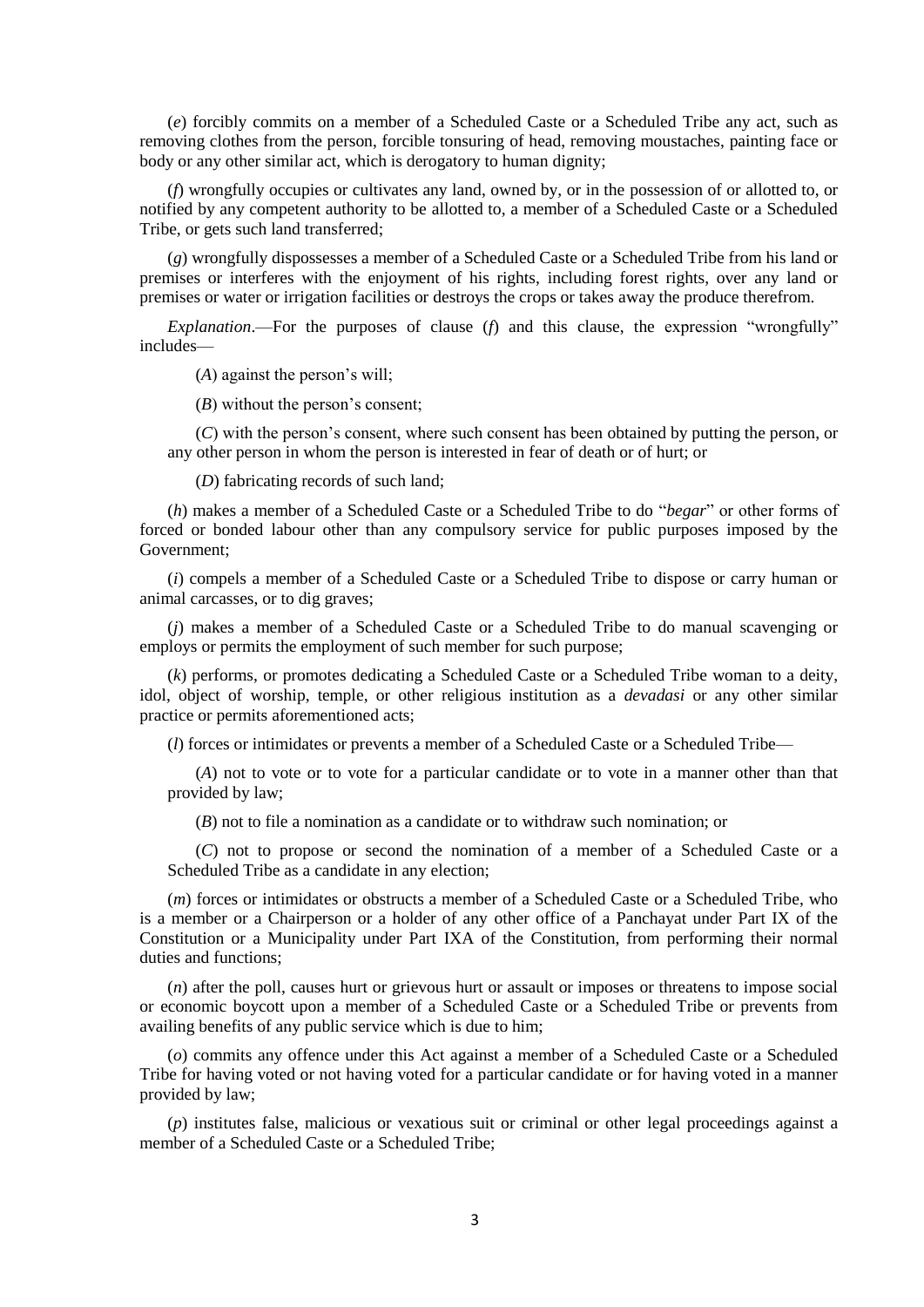(*q*) gives any false or frivolous information to any public servant and thereby causes such public servant to use his lawful power to the injury or annoyance of a member of a Scheduled Caste or a Scheduled Tribe;

(*r*) intentionally insults or intimidates with intent to humiliate a member of a Scheduled Caste or a Scheduled Tribe in any place within public view;

(*s*) abuses any member of a Scheduled Caste or a Scheduled Tribe by caste name in any place within public view;

(*t*) destroys, damages or defiles any object generally known to be held sacred or in high esteem by members of the Scheduled Castes or the Scheduled Tribes.

*Explanation.*—For the purposes of this clause, the expression "object" means and includes statue, photograph and portrait;

(*u*) by words either written or spoken or by signs or by visible representation or otherwise promotes or attempts to promote feelings of enmity, hatred or ill-will against members of the Scheduled Castes or the Scheduled Tribes;

(*v*) by words either written or spoken or by any other means disrespects any late person held in high esteem by members of the Scheduled Castes or the Scheduled Tribes;

(*w*) (*i*) intentionally touches a woman belonging to a Scheduled Caste or a Scheduled Tribe, knowing that she belongs to a Scheduled Caste or a Scheduled Tribe, when such act of touching is of a sexual nature and is without the recipient's consent;

(*ii*) uses words, acts or gestures of a sexual nature towards a woman belonging to a Scheduled Caste or a Scheduled Tribe, knowing that she belongs to a Scheduled Caste or a Scheduled Tribe.

*Explanation*.—For the purposes of sub-clause  $(i)$ , the expression "consent" means an unequivocal voluntary agreement when the person by words, gestures, or any form of non-verbal communication, communicates willingness to participate in the specific act:

Provided that a woman belonging to a Scheduled Caste or a Scheduled Tribe who does not offer physical resistance to any act of a sexual nature is not by reason only of that fact, is to be regarded as consenting to the sexual activity:

Provided further that a woman's sexual history, including with the offender shall not imply consent or mitigate the offence;

(*x*) corrupts or fouls the water of any spring, reservoir or any other source ordinarily used by members of the Scheduled Castes or the Scheduled Tribes so as to render it less fit for the purpose for which it is ordinarily used;

(*y*) denies a member of a Scheduled Caste or a Scheduled Tribe any customary right of passage to a place of public resort or obstructs such member so as to prevent him from using or having access to a place of public resort to which other members of public or any other section thereof have a right to use or access to;

(*z*) forces or causes a member of a Scheduled Caste or a Scheduled Tribe to leave his house, village or other place of residence:

Provided that nothing contained in this clause shall apply to any action taken in discharge of a public duty;

(*za*) obstructs or prevents a member of a Scheduled Caste or a Scheduled Tribe in any manner with regard to—

(*A*) using common property resources of an area, or burial or cremation ground equally with others or using any river, stream, spring, well, tank, cistern, water-tap or other watering place, or any bathing *ghat*, any public conveyance, any road, or passage;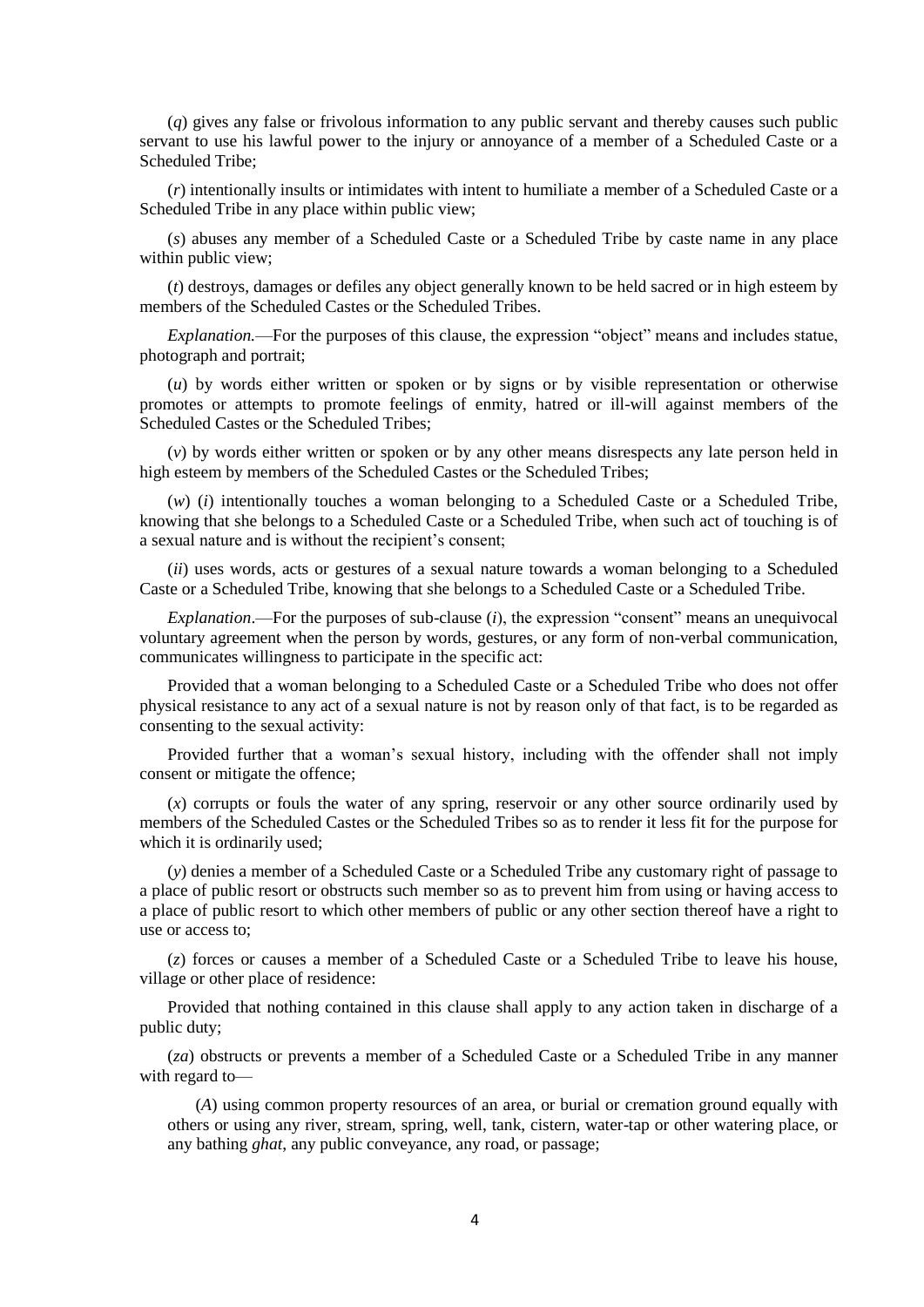(*B*) mounting or riding bicycles or motor cycles or wearing footwear or new clothes in public places or taking out wedding procession, or mounting a horse or any other vehicle during wedding processions;

(*C*) entering any place of worship which is open to the public or other persons professing the same religion or taking part in, or taking out, any religious, social or cultural processions including *jatras;*

(*D*) entering any educational institution, hospital, dispensary, primary health centre, shop or place of public entertainment or any other public place; or using any utensils or articles meant for public use in any place open to the public; or

(*E*) practicing any profession or the carrying on of any occupation, trade or business or employment in any job which other members of the public, or any section thereof, have a right to use or have access to;

(*zb*) causes physical harm or mental agony of a member of a Scheduled Caste or a Scheduled Tribe on the allegation of practicing witchcraft or being a witch; or

(*zc*) imposes or threatens a social or economic boycott of any person or a family or a group belonging to a Scheduled Caste or a Scheduled Tribe,

shall be punishable with imprisonment for a term which shall not be less than six months but which may extend to five years and with fine.]

(*2*) Whoever, not being a member of a Scheduled Caste or a Scheduled Tribe,**—**

(*i*) gives or fabricates false evidence intending thereby to cause, or knowing it to be likely that he will thereby cause, any member of a Scheduled Caste or a Scheduled Tribe to be convicted of an offence which is capital by the law for the time being in force shall be punished with imprisonment for life and with fine; and if an innocent member of a Scheduled Caste or a Scheduled Tribe be convicted and executed in consequence of such false or fabricated evidence, the person who gives or fabricates such false evidence, shall be punished with death;

(*ii*) gives or fabricates false evidence intending thereby to cause, or knowing it to be likely that he will thereby cause, any member of a Scheduled Caste or a Scheduled Tribe to be convicted of an offence which is not capital but punishable with imprisonment for a term of seven years or upwards, shall be punishable with imprisonment for a term which shall not be less than six months but which may extend to seven years or upwards and with fine;

(*iii*) commits mischief by fire or any explosive substance intending to cause or knowing it to be likely that he will thereby cause damage to any property belonging to a member of a Scheduled Caste or a Scheduled Tribe, shall be punishable with imprisonment for a term which shall not be less than six months but which may extend to seven years and with fine;

(*iv*) commits mischief by fire or any explosive substance intending to cause or knowing it to be likely that he will thereby cause destruction of any building which is ordinarily used as a place of worship or as a place for human dwelling or as a place for custody of the property by a member of a Scheduled Caste or a Scheduled Tribe, shall be punishable with imprisonment for life and with fine;

(*v*) commits any offence under the Indian Penal Code (45 of 1860) punishable with imprisonment for a term of ten years or more against a person or property  $\frac{1}{2}$ [knowing that such person is a member of a Scheduled Caste or a Scheduled Tribe or such property belongs to such member], shall be punishable with imprisonment for life and with fine;

 $2\left[\nu a\right]$  commits any offence specified in the Schedule, against a person or property, knowing that such person is a member of a Scheduled Caste or a Scheduled Tribe or such property belongs to such

<sup>1.</sup> Subs. by Act 1 of 2016, s. 4, for "on the ground that such person is a member of a Scheduled Caste or a Scheduled Tribe or such property belongs to such member" (w.e.f. 26-1-2016).

<sup>2.</sup> Ins. by s. 4, *ibid*. (w.e.f. 26-1-2016).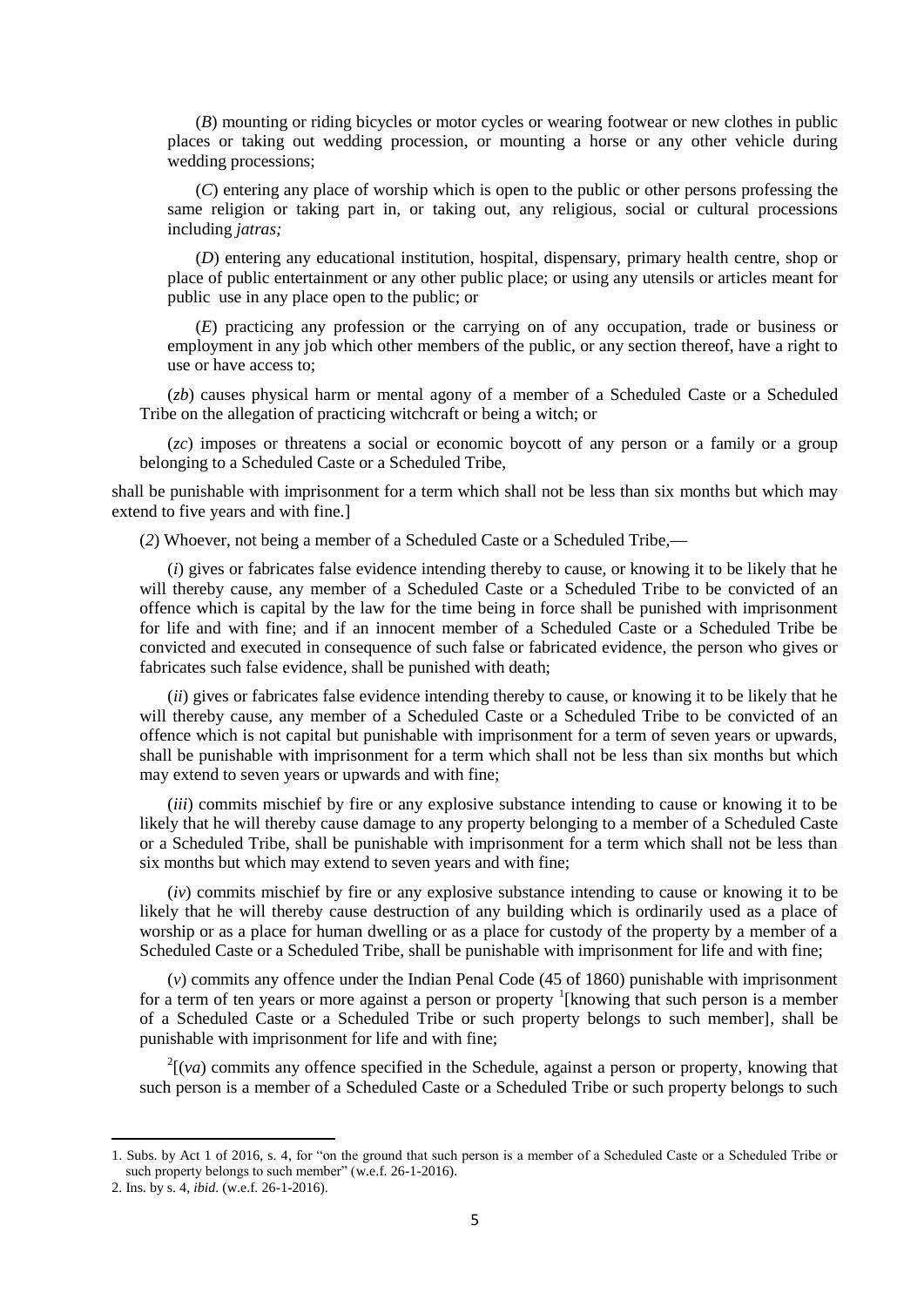member, shall be punishable with such punishment as specified under the Indian Penal Code (45 of 1860) for such offences and shall also be liable to fine;]

(*vi*) knowingly or having reason to believe that an offence has been committed under this Chapter, causes any evidence of the commission of that offence to disappear with the intention of screening the offender from legal punishment, or with that intention gives any information respecting the offence which he knows or believes to be false, shall be punishable with the punishment provided for that offence; or

(*vii*) being a public servant, commits any offence under this section, shall be punishable with imprisonment for a term which shall not be less than one year but which may extend to the punishment provided for that offence.

**1 [4. Punishment for neglect of duties**.**—**(*1*) Whoever, being a public servant but not being a member of a Scheduled Caste or a Scheduled Tribe, wilfully neglects his duties required to be performed by him under this Act and the rules made thereunder, shall be punishable with imprisonment for a term which shall not be less than six months but which may extend to one year.

(*2*) The duties of public servant referred to in sub-section (*1*) shall include––

(*a*) to read out to an informant the information given orally, and reduced to writing by the officer in charge of the police station, before taking the signature of the informant;

(*b*) to register a complaint or a First Information Report under this Act and other relevant provisions and to register it under appropriate sections of this Act;

(*c*) to furnish a copy of the information so recorded forthwith to the informant;

(*d*) to record the statement of the victims or witnesses;

(*e*) to conduct the investigation and file charge sheet in the Special Court or the Exclusive Special Court within a period of sixty days, and to explain the delay if any, in writing;

(*f*) to correctly prepare, frame and translate any document or electronic record;

(*g*) to perform any other duty specified in this Act or the rules made thereunder:

Provided that the charges in this regard against the public servant shall be booked on the recommendation of an administrative enquiry.

(*3*) The cognizance in respect of any dereliction of duty referred to in sub-section (*2*) by a public servant shall be taken by the Special Court or the Exclusive Special Court and shall give direction for penal proceedings against such public servant.]

**5. Enhanced punishment subsequent conviction**.**—**Whoever, having already been convicted of an offence under this Chapter is convicted for the second offence or any offence subsequent to the second offence, shall be punishable with imprisonment for a term which shall not be less than one year but which may extend to the punishment provided for that offence.

**6. Application of certain provisions of the Indian Penal Code**.**—**Subject to the other provisions of this Act, the provisions of section 34, Chapter III, Chapter IV, Chapter V, Chapter VA, section 149 and Chapter XXIII of the Indian Penal Code (45 of 1860), shall, so far as may be, apply for the purposes of this Act as they apply for the purposes of the Indian Penal Code.

**7. Forfeiture of property of certain persons.—(***1***) Where a person has been convicted of any** offence punishable under this Chapter, the Special Court may, in addition to awarding any punishment, by order in writing, declare that any property, movable or immovable or both, belonging to the person, which has been used for the commission of that offence, shall stand forfeited to Government.

(*2*) Where any person is accused of any offence under this Chapter, it shall be open to the Special Court trying him to pass an order that all or any of the properties, movable or immovable or both,

<sup>1.</sup> Subs. by Act 1 of 2016, s. 5, for section 4 (w.e.f. 26-1-2016).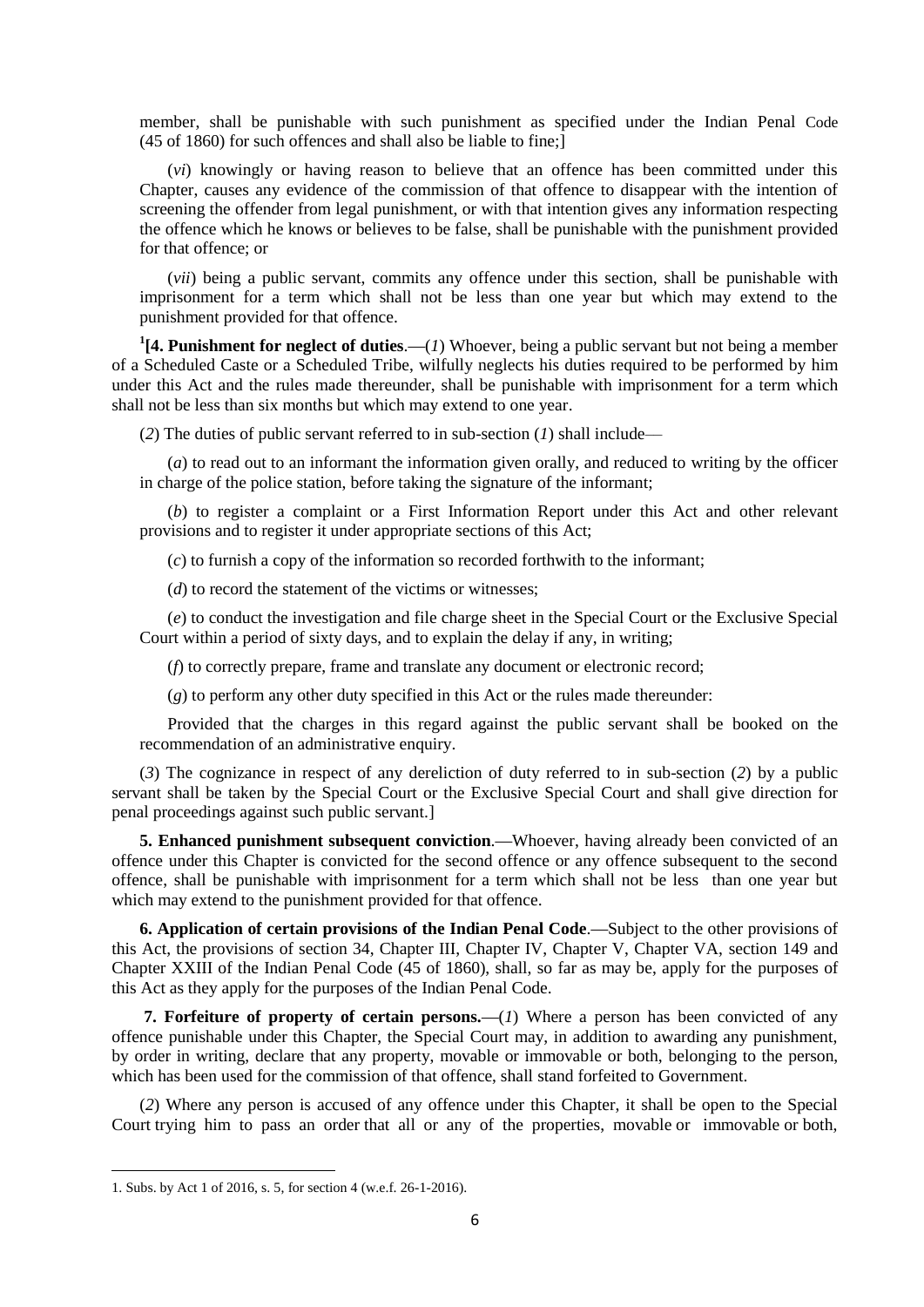belonging to him, shall, during the period of such trial, be attached, and where such trial ends in conviction, the property so attached shall be liable to forfeiture to the extent it is required for the purpose of realisation of any fine imposed under this Chapter.

**8. Presumption as to offences**.**—**In a prosecution for an offence under this Chapter, if it is proved that**—**

(*a*) the accused rendered  $\frac{1}{2}$  [any financial assistance in relation to the offences committed by a person accused of], or reasonably suspected of, committing, an offence under this Chapter, the Special Court shall presume, unless the contrary is proved, that such person had abetted the offence;

(*b*) a group of persons committed an offence under this Chapter and if it is proved that the offence committed was a sequel to any existing dispute regarding land or any other matter, it shall be presumed that the offence was committed in furtherance of the common intention or in prosecution of the common object;

 $2(c)$  the accused was having personal knowledge of the victim or his family, the Court shall presume that the accused was aware of the caste or tribal identity of the victim, unless the contrary is proved.]

**9. Conferment of powers**.**—**(*1*) Notwithstanding anything contained in the Code or in any other provision of this Act, the State Government may, if it considers it necessary or expedient so to do,**—**

(*a*) for the prevention of and for coping with any offence under this Act, or

(*b*) for any case or class or group of cases under this Act,

in any district or part thereof, confer, by notification in the Official Gazette, on any officer of the State Government, the powers exercisable by a police officer under the Code in such district or part thereof or, as the case may be, for such case or class or group of cases, and in particular, the powers of arrest, investigation and prosecution of persons before any Special Court.

(*2*) All officers of police and all other officers of Government shall assist the officer referred to in sub-section  $(I)$  in the execution of the provisions of this Act or any rule, scheme or order made thereunder.

(*3*) The provisions of the Code shall, so far as may be, apply to the exercise of the powers by an officer under sub-section (*1*).

## CHAPTER III

#### **EXTERNMENT**

**10. Removal of person likely to commit offence.—(***1***) Where the Special Court is satisfied, upon a** complaint or a police report that a person is likely to commit an offence under Chapter II of this Act in any area included in 'Scheduled Areas' or 'tribal areas', as referred to in article 244 of the Constitution,  $3$ [or any area identified under the provisions of clause (*vii*) of sub-section (2) of section 21], it may, by order in writing, direct such person to remove himself beyond the limits of such area, by such route and within such time as may be specified in the order, and not to return to that area from which he was directed to remove himself for such period, not exceeding <sup>4</sup>[three years], as may be specified in the order.

(*2*) The Special Court shall, along with the order under sub-section (*1*), communicate to the person directed under that sub-section the grounds on which such order has been made.

(*3*) The Special Court may revoke or modify the order made under sub-section (*1*), for the reasons to be recorded in writing, on the representation made by the person against whom such order has been made or by any other person on his behalf within thirty days from the date of the order.

<sup>1.</sup> Subs. by Act 1 of 2016, s. 6, for "any financial assistance to a person accused of" (w.e.f.  $26-1-2016$ ).

<sup>2.</sup> Ins. by s. 6, *ibid*. (w.e.f. 26-1-2016).

<sup>3.</sup> Ins. by s. 7, *ibid*. (w.e.f. 26-1-2016).

<sup>4.</sup> Subs. by s. 7, *ibid.*, for "two years" (w.e.f. 26-1-2016).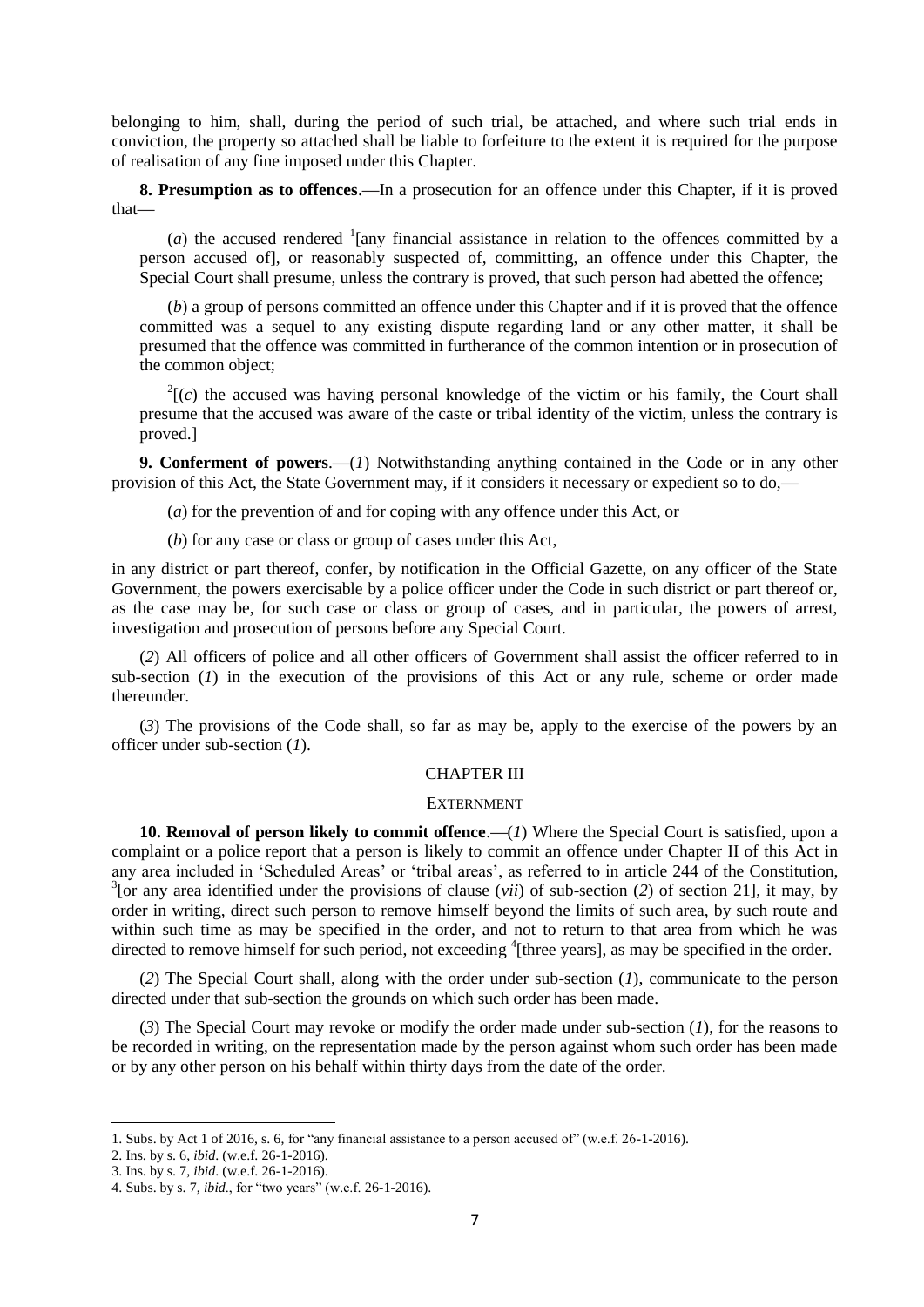**11. Procedure on failure of person to remove himself from area and enter thereon after removal.**—(*1*) If a person to whom a direction has been issued under section 10 to remove himself from any area**—**

(*a*) fails to remove himself as directed; or

(*b*) having so removed himself enters such area within the period specified in the order,

otherwise than with the permission in writing of the Special Court under sub-section (*2*), the Special Court may cause him to be arrested and removed in police custody to such place outside such area as the Special Court may specify.

(*2*) The Special Court may, by order in writing, permit any person in respect of whom an order under section 10 has been made, to return to the area from which he was directed to remove himself for such temporary period and subject to such conditions as may be specified in such order and may require him to execute a bond with or without surety for the due observation of the conditions imposed.

(*3*) The Special Court may at any time revoke any such permission.

(*4*) Any person who, with such permission, returns to the area from which he was directed to remove himself shall observe the conditions imposed, and at the expiry of the temporary period for which he was permitted to return, or on the revocation of such permission before the expiry of such temporary period, shall remove himself outside such area and shall not return thereto within the unexpired portion specified under section 10 without a fresh permission.

(*5*) If a person fails to observe any of the conditions imposed or to remove himself accordingly or having so removed himself enters or returns to such area without fresh permission the Special Court may cause him to be arrested and removed in police custody to such place outside such area as the Special Court may specify.

**12. Taking measurements and photographs, etc., of persons against whom order under section 10 is made.—**(*1*) Every person against whom an order has been made under section 10 shall, if so required by the Special Court, allow his measurements and photographs to be taken by a police officer.

(*2*) If any person referred to in sub-section (*1*), when required to allow his measurements or photographs to be taken, resists or refuses to allow the taking of such measurements or photographs, it shall be lawful to use all necessary means to secure the taking thereof.

(*3*) Resistance to or refusal to allow the taking of measurements or photographs under sub-section (*2*) shall be deemed to be an offence under section 186 of the Indian Penal Code (45 of 1860).

(*4*) Where an order under section 10 is revoked, all measurements and photographs (including negatives) taken under sub-section (*2*) shall be destroyed or made over to the person against whom such order is made.

**13. Penalty for non compliance of order under section 10**.**—**Any person contravening an order of the Special Court made under section 10 shall be punishable with imprisonment for a term which may extend to one year and with fine.

#### CHAPTER IV

#### SPECIAL COURTS

<sup>1</sup>[14. Special Court and Exclusive Special Court.—(1) For the purpose of providing for speedy trial, the State Government shall, with the concurrence of the Chief Justice of the High Court, by notification in the Official Gazette, establish an Exclusive Special Court for one or more Districts:

Provided that in Districts where less number of cases under this Act is recorded, the State Government shall, with the concurrence of the Chief Justice of the High Court, by notification in the Official Gazette, specify for such Districts, the Court of Session to be a Special Court to try the offences under this Act:

<sup>1.</sup> Subs. by Act 1 of 2016, s. 8, for section 14 (w.e.f. 26-1-2016).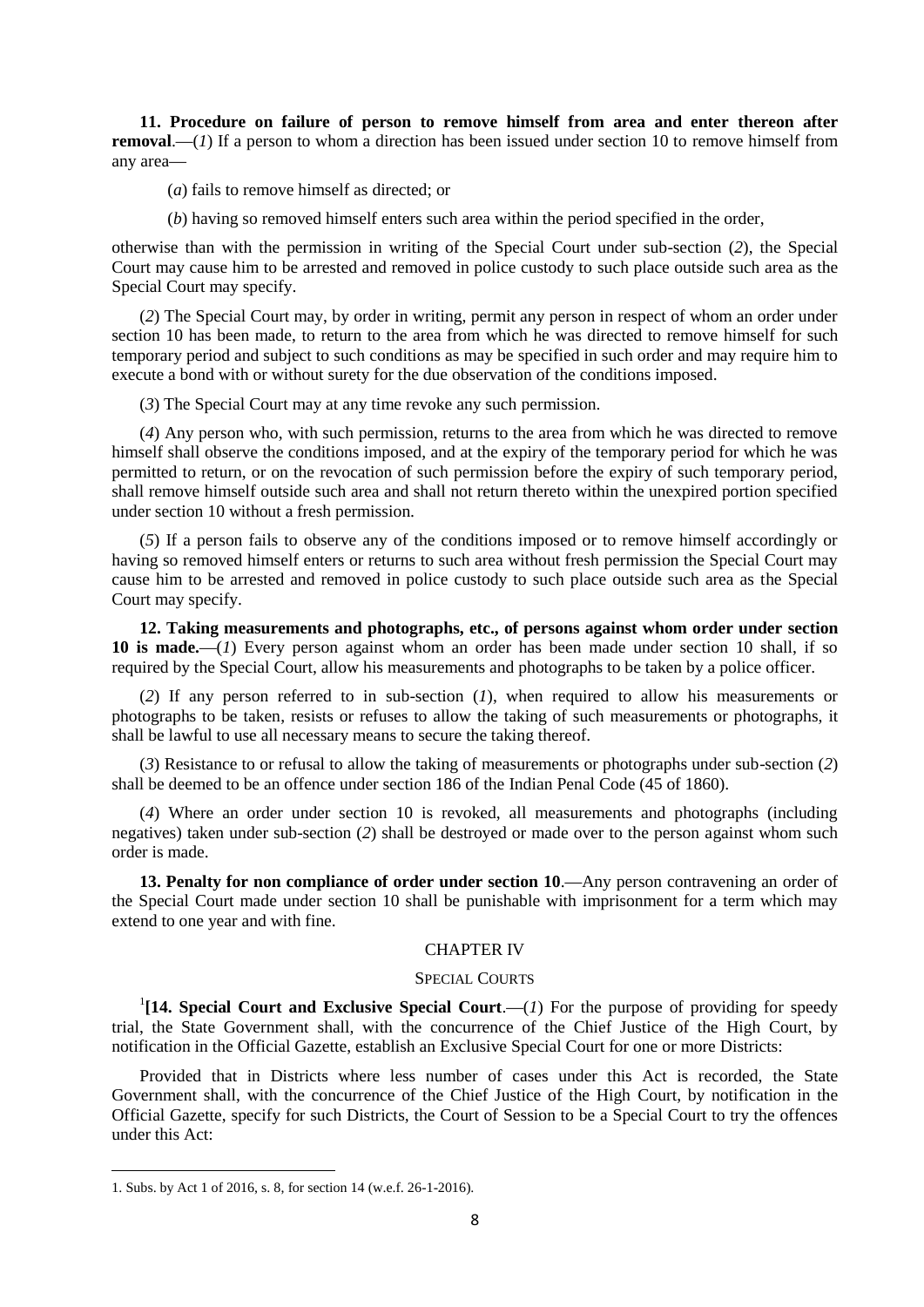Provided further that the Courts so established or specified shall have power to directly take cognizance of offences under this Act.

(*2*) It shall be the duty of the State Government to establish adequate number of Courts to ensure that cases under this Act are disposed of within a period of two months, as far as possible.

(*3*) In every trial in the Special Court or the Exclusive Special Court, the proceedings shall be continued from day-to-day until all the witnesses in attendance have been examined, unless the Special Court or the Exclusive Special Court finds the adjournment of the same beyond the following day to be necessary for reasons to be recorded in writing:

Provided that when the trial relates to an offence under this Act, the trial shall, as far as possible, be completed within a period of two months from the date of filing of the charge sheet.]

<sup>1</sup>[14A. Appeals.—(1) Notwithstanding anything contained in the Code of Criminal Procedure,1973 (2 of 1974), an appeal shall lie, from any judgment, sentence or order, not being an interlocutory order, of a Special Court or an Exclusive Special Court, to the High Court both on facts and on law.

(*2*) Notwithstanding anything contained in sub-section (*3*) of section 378 of the Code of Criminal Procedure, 1973 (2 of 1974), an appeal shall lie to the High Court against an order of the Special Court or the Exclusive Special Court granting or refusing bail.

(*3*) Notwithstanding anything contained in any other law for the time being in force, every appeal under this section shall be preferred within a period of ninety days from the date of the judgment, sentence or order appealed from:

Provided that the High Court may entertain an appeal after the expiry of the said period of ninety days if it is satisfied that the appellant had sufficient cause for not preferring the appeal within the period of ninety days:

Provided further that no appeal shall be entertained after the expiry of the period of one hundred and eighty days.

(*4*) Every appeal preferred under sub-section (*1*) shall, as far as possible, be disposed of within a period of three months from the date of admission of the appeal.]

2 **[15. Special Public Prosecutor and Exclusive Public Prosecutor**.**—**(*1*) For every Special Court, the State Government shall, by notification in the Official Gazette, specify a Public Prosecutor or appoint an advocate who has been in practice as an advocate for not less than seven years, as a Special Public Prosecutor for the purpose of conducting cases in that Court.

(*2*) For every Exclusive Special Court, the State Government shall, by notification in the Official Gazette, specify an Exclusive Special Public Prosecutor or appoint an advocate who has been in practice as an advocate for not less than seven years, as an Exclusive Special Public Prosecutor for the purpose of conducting cases in that Court.]

# 3 [CHAPTER IVA

# RIGHTS OF VICTIMS AND WITNESSES

**15A. Rights of victims and witnesses**.**—**(*1*) It shall be the duty and responsibility of the State to make arrangements for the protection of victims, their dependents, and witnesses against any kind of intimidation or coercion or inducement or violence or threats of violence.

(*2*) A victim shall be treated with fairness, respect and dignity and with due regard to any special need that arises because of the victim's age or gender or educational disadvantage or poverty.

1

<sup>1.</sup> Ins. by Act 1 of 2016, s. 9 (w.e.f. 26-1-2016).

<sup>2.</sup> Subs. by s.10, *ibid*., for section 15 (w.e.f. 26-1-2016).

<sup>3.</sup> Ins. by s. 11, *ibid*. (w.e.f. 26-1-2016).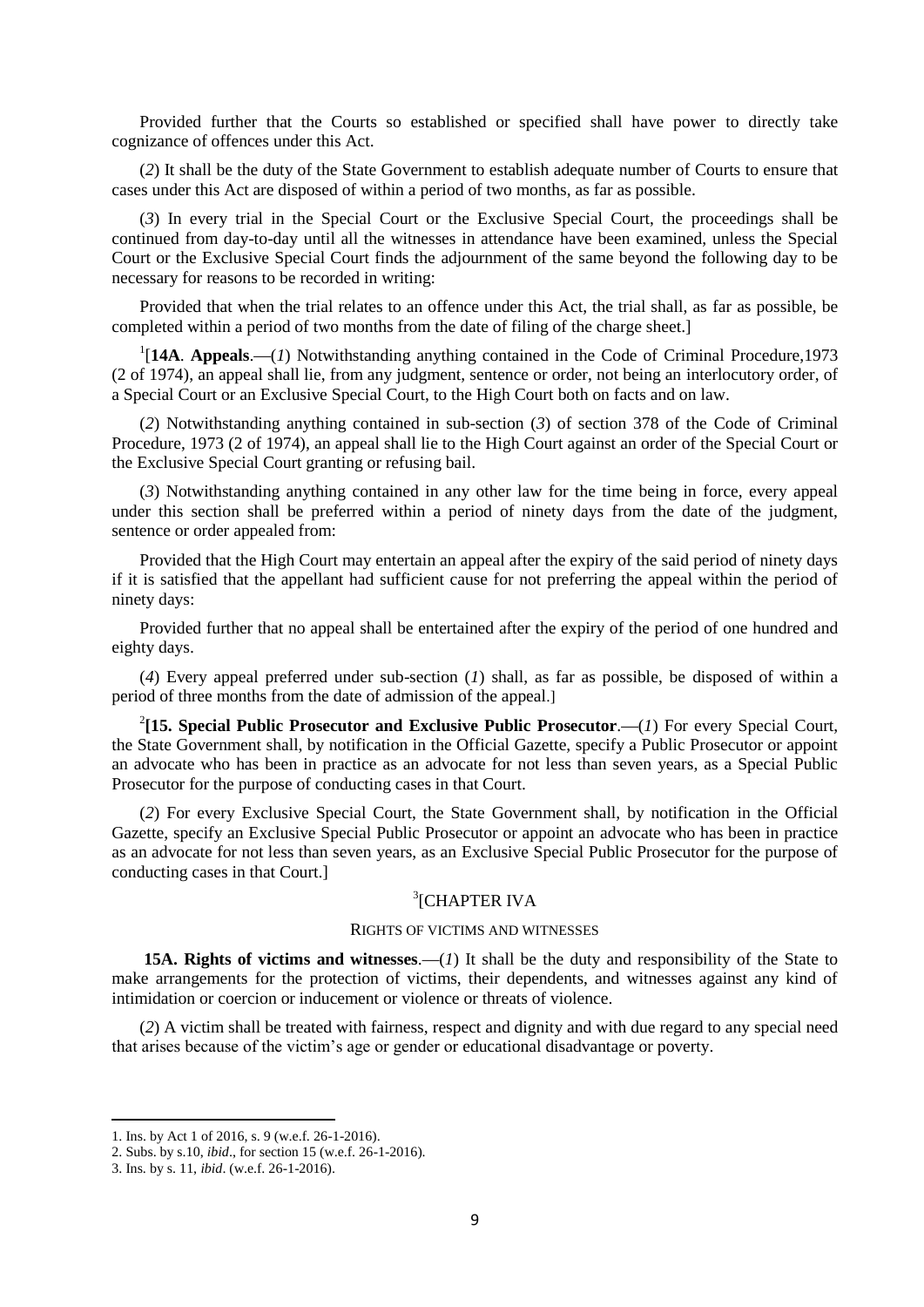(*3*) A victim or his dependent shall have the right to reasonable, accurate, and timely notice of any Court proceeding including any bail proceeding and the Special Public Prosecutor or the State Government shall inform the victim about any proceedings under this Act.

(*4*) A victim or his dependent shall have the right to apply to the Special Court or the Exclusive Special Court, as the case may be, to summon parties for production of any documents or material, witnesses or examine the persons present.

(*5*) A victim or his dependent shall be entitled to be heard at any proceeding under this Act in respect of bail, discharge, release, parole, conviction or sentence of an accused or any connected proceedings or arguments and file written submission on conviction, acquittal or sentencing.

(*6*) Notwithstanding anything contained in the Code of Criminal Procedure, 1973 (2 of 1974), the Special Court or the Exclusive Special Court trying a case under this Act shall provide to a victim, his dependent, informant or witnesses—

(*a*) the complete protection to secure the ends of justice;

(*b*) the travelling and maintenance expenses during investigation, inquiry and trial;

(*c*) the social-economic rehabilitation during investigation, inquiry and trial; and

(*d*) relocation.

(*7*) The State shall inform the concerned Special Court or the Exclusive Special Court about the protection provided to any victim or his dependent, informant or witnesses and such Court shall periodically review the protection being offered and pass appropriate orders.

(*8*) Without prejudice to the generality of the provisions of sub-section (*6*), the concerned Special Court or the Exclusive Special Court may, on an application made by a victim or his dependent, informant or witness in any proceedings before it or by the Special Public Prosecutor in relation to such victim, informant or witness or on its own motion, take such measures including––

(*a*) concealing the names and addresses of the witnesses in its orders or judgments or in any records of the case accessible to the public;

(*b*) issuing directions for non-disclosure of the identity and addresses of the witnesses;

(*c*) take immediate action in respect of any complaint relating to harassment of a victim, informant or witness and on the same day, if necessary, pass appropriate orders for protection:

Provided that inquiry or investigation into the complaint received under clause (*c*) shall be tried separately from the main case by such Court and concluded within a period of two months from the date of receipt of the complaint:

Provided further that where the complaint under clause (*c*) is against any public servant, the Court shall restrain such public servant from interfering with the victim, informant or witness, as the case may be, in any matter related or unrelated to the pending case, except with the permission of the Court.

(*9*) It shall be the duty of the Investigating Officer and the Station House Officer to record the complaint of victim, informant or witnesses against any kind of intimidation, coercion or inducement or violence or threats of violence, whether given orally or in writing, and a photocopy of the First Information Report shall be immediately given to them at free of cost.

(*10*) All proceedings relating to offences under this Act shall be video recorded.

(*11*) It shall be the duty of the concerned State to specify an appropriate scheme to ensure implementation of the following rights and entitlements of victims and witnesses in accessing justice so as––

(*a*) to provide a copy of the recorded First Information Report at free of cost;

(*b*) to provide immediate relief in cash or in kind to atrocity victims or their dependents;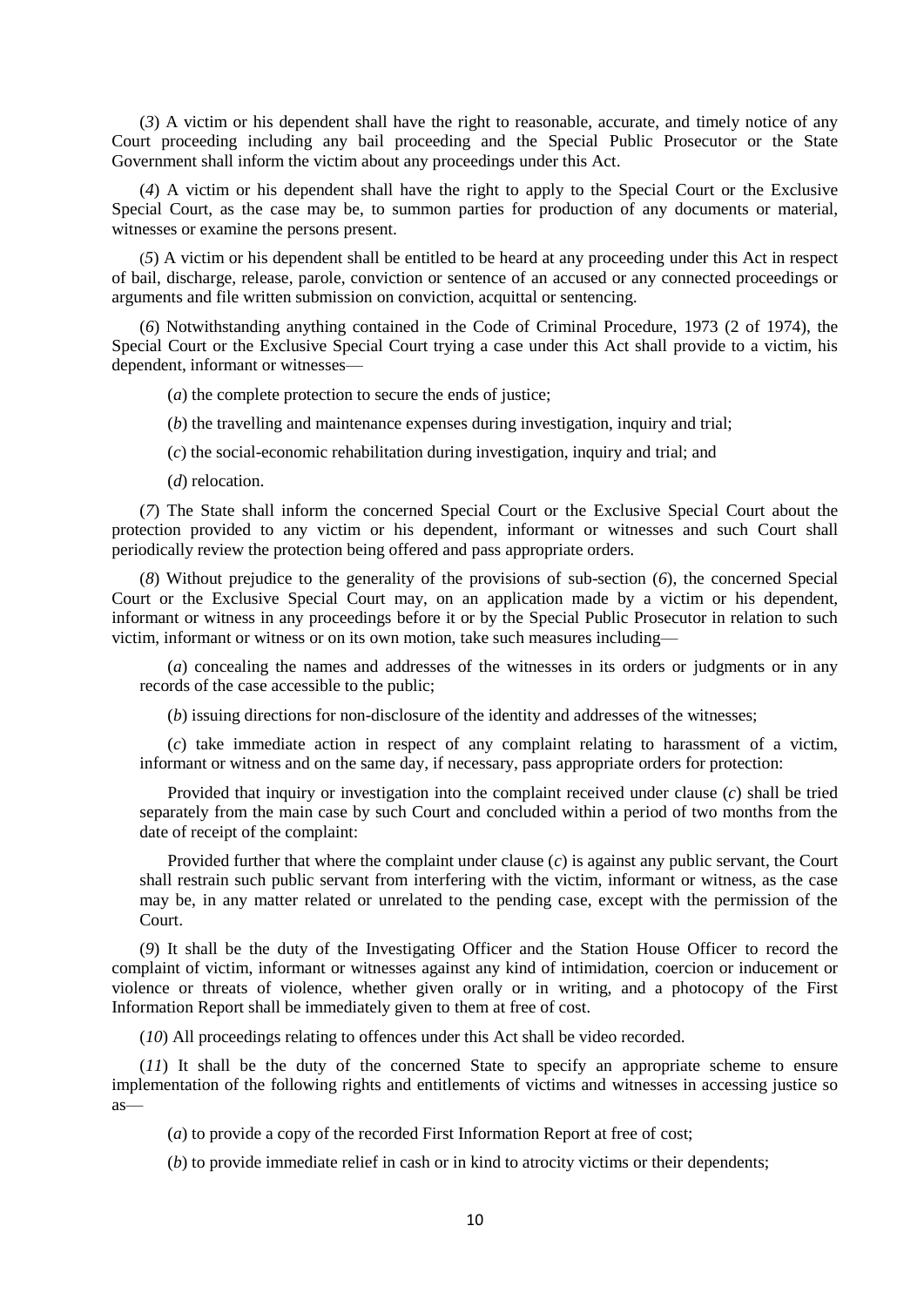(*c*) to provide necessary protection to the atrocity victims or their dependents, and witnesses;

(*d*) to provide relief in respect of death or injury or damage to property;

(*e*) to arrange food or water or clothing or shelter or medical aid or transport facilities or daily allowances to victims;

(*f*) to provide the maintenance expenses to the atrocity victims and their dependents;

(*g*) to provide the information about the rights of atrocity victims at the time of making complaints and registering the First Information Report;

(*h*) to provide the protection to atrocity victims or their dependents and witnesses from intimidation and harassment;

(*i*) to provide the information to atrocity victims or their dependents or associated organisations or individuals, on the status of investigation and charge sheet and to provide copy of the charge sheet at free of cost;

(*j*) to take necessary precautions at the time of medical examination;

(*k*) to provide information to atrocity victims or their dependents or associated organisations or individuals, regarding the relief amount;

(*l*) to provide information to atrocity victims or their dependents or associated organisations or individuals, in advance about the dates and place of investigation and trial;

(*m*) to give adequate briefing on the case and preparation for trial to atrocity victims or their dependents or associated organisations or individuals and to provide the legal aid for the said purpose;

(*n*) to execute the rights of atrocity victims or their dependents or associated organisations or individuals at every stage of the proceedings under this Act and to provide the necessary assistance for the execution of the rights.

(*12*) It shall be the right of the atrocity victims or their dependents, to take assistance from the Non-Government Organisations, social workers or advocates.]

## CHAPTER V

#### **MISCELLANEOUS**

**16. Power of State Government to impose collective fine**.**—**The provisions of section 10A of the Protection of Civil Rights Act, 1955 (22 of 1955) shall, so far as may be, apply for the purposes of imposition and realisation of collective fine and for all other matters connected therewith under this Act.

**17. Preventive action to be taken by the law and order machinery**.**—**(*1*) A District Magistrate or a Sub-divisional Magistrate or any other Executive Magistrate or any police officer not below the rank of a Deputy Superintendent of Police may, on receiving information and after such inquiry as he may think necessary, has reason to believe that a person or a group of persons not belonging to the Scheduled Castes or the Scheduled Tribes, residing in or frequenting any place within the local limits of his jurisdiction is likely to commit an offence or has threatened to commit any offence under this Act and is of the opinion that there is sufficient ground for proceeding, declare such an area to be an area prone to atrocities and take necessary action for keeping the peace and good behaviour and maintenance of public order and tranquillity and may take preventive action.

(*2*) The provisions of Chapters VIII, X and XI of the Code shall, so far as may be, apply for the purposes of sub-section (*1*).

(*3*) The State Government may, by notification in the Official Gazette, make one or more schemes specifying the manner in which the officers referred to in sub-section (*1*) shall take appropriate action specified in such scheme or schemes to prevent atrocities and to restore the feeling of security amongst the members of the Scheduled Castes and the Scheduled Tribes.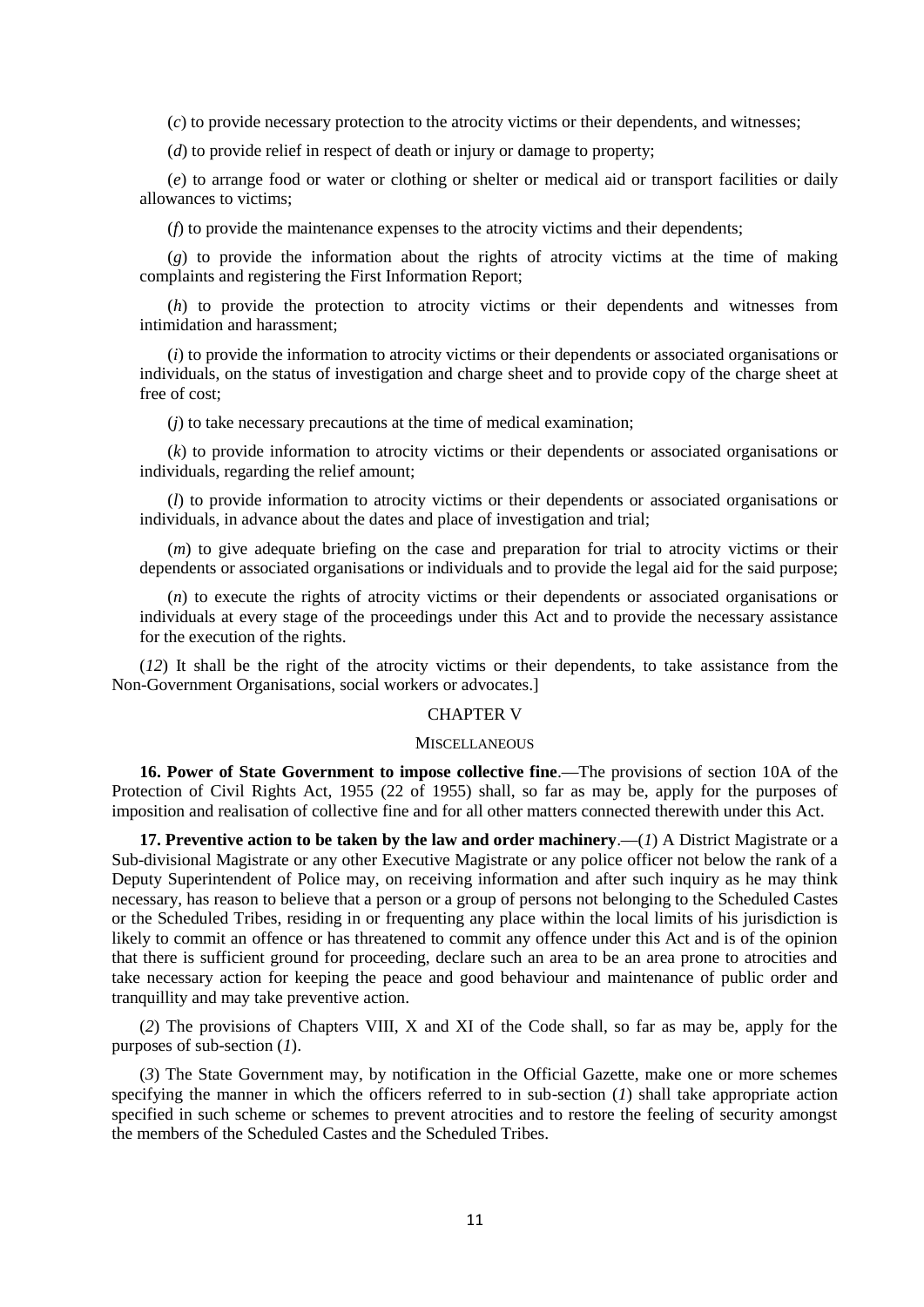**18. Section 438 of the Code not to apply to persons committing an offence under the**  Act.—Nothing in section 438 of the Code shall apply in relation to any case involving the arrest of any person on an accusation of having committed an offence under this Act.

**19. Section 360 of the Code or the provisions of the Probation of Offenders Act not to apply to persons guilty of an offence under the Act.—**The provisions of section 360 of the Code and the provisions of the Probation of Offenders Act, 1958 (20 of 1958) shall not apply to any person above the age of eighteen years who is found guilty of having committed an offence under this Act.

**20. Act to override other laws**.**—**Save as otherwise provided in this Act, the provisions of this Act shall have effect notwithstanding anything inconsistent therewith contained in any other law for the time being in force or any custom or usage or any instrument having effect by virtue of any such law.

**21. Duty of Government to ensure effective implementation of the Act**.**—**(*1*) Subject to such rules as the Central Government may make in this behalf, the State Government shall take such measures as may be necessary for the effective implementation of this Act.

(*2*) In particular, and without prejudice to the generality of the foregoing provisions, such measures may include,**—**

(*i*) the provision for adequate facilities, including legal aid, to the persons subjected to atrocities to enable them to avail themselves of justice;

(*ii*) the provision for travelling and maintenance expenses to witnesses, including the victims of atrocities, during investigation and trial of offences under this Act;

(*iii*) the provision for the economic and social rehabilitation of the victims of the atrocities;

(*iv*) the appointment of officers for initiating or exercising supervision over prosecutions for the contravention of the provisions of this Act;

(*v*) the setting up of committees at such appropriate levels as the State Government may think fit to assist that Government in formulation or implementation of such measures;

(*vi*) provision for a periodic survey of the working of the provisions of this Act with a view to suggesting measures for the better implementation of the provision of this Act;

(*vii*) the identification of the areas where the members of the Scheduled Castes and the Scheduled Tribes are likely to be subjected to atrocities and adoption of such measures so as to ensure safety for such members.

(*3*) The Central Government shall take such steps as may be necessary to co-ordinate the measures taken by the State Governments under sub-section (*1*).

(*4*) The Central Government shall, every year, place on the table of each House of Parliament a report on the measures taken by itself and by the State Governments in pursuance of the provisions of this section.

**22. Protection of action taken in good faith**.**—**No suit, prosecution or other legal proceedings shall lie against the Central Government or against the State Government or any officer or authority of Government or any other person for anything which is in good faith done or intended to be done under this Act.

**23. Power to make rules**.**—**(*1*) The Central Government may, by notification in the Official Gazette, make rules for carrying out the purposes of this Act.

(*2*) Every rule made under this Act shall be laid, as soon as may be after it is made, before each House of Parliament, while it is in session for a total period of thirty days which may be comprised in one session or in two or more successive sessions, and if, before the expiry of the session immediately following the session or the successive sessions aforesaid, both Houses agree in making any modification in the rule or both Houses agree that the rule should not be made, the rule shall thereafter have effect only in such modified form or be of no effect, as the case may be; so, however, that any such modification or annulment shall be without prejudice to the validity of anything previously done under that rule.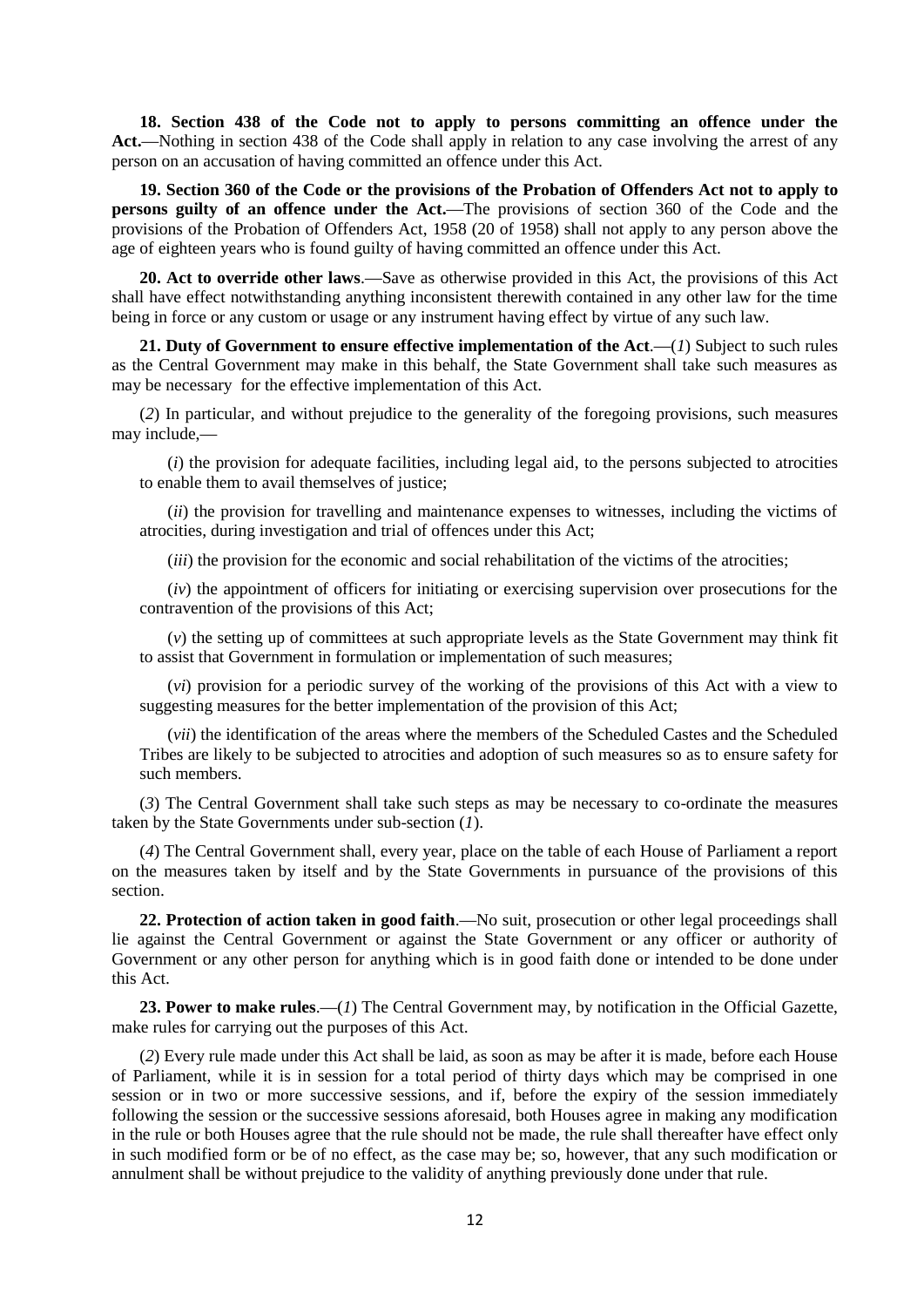# <sup>1</sup>[THE SCHEDULE

# [*See* section 3(*2*)(*va*)]

| Section under the<br><b>Indian Penal Code</b> | Name of offence and punishment                                                                                        |
|-----------------------------------------------|-----------------------------------------------------------------------------------------------------------------------|
| 120A                                          | Definition of criminal conspiracy.                                                                                    |
| 120B                                          | Punishment of criminal conspiracy.                                                                                    |
| 141                                           | Unlawful assembly.                                                                                                    |
| 142                                           | Being member of unlawful assembly.                                                                                    |
| 143                                           | Punishment for unlawful assembly.                                                                                     |
| 144                                           | Joining unlawful assembly armed with deadly weapon.                                                                   |
| 145                                           | Joining or continuing in unlawful assembly, knowing it has been commanded to<br>disperse.                             |
| 146                                           | Rioting.                                                                                                              |
| 147                                           | Punishment for rioting.                                                                                               |
| 148                                           | Rioting, armed with deadly weapon.                                                                                    |
| 217                                           | Public servant disobeying direction of law with intent to save person from<br>punishment or property from forfeiture. |
| 319                                           | Hurt.                                                                                                                 |
| 320                                           | Grievous hurt.                                                                                                        |
| 323                                           | Punishment for voluntarily causing hurt.                                                                              |
| 324                                           | Voluntarily causing hurt by dangerous weapons or means.                                                               |
| 325                                           | Punishment for voluntarily causing grievous hurt.                                                                     |
| 326B                                          | Voluntarily throwing or attempting to throw acid.                                                                     |
| 332                                           | Voluntarily causing hurt to deter public servant from his duty.                                                       |
| 341                                           | Punishment for wrongful restraint.                                                                                    |
| 354                                           | Assault or criminal force to woman with intent to outrage her modesty.                                                |
| 354A                                          | Sexual harassment and punishment for sexual harassment.                                                               |
| 354B                                          | Assault or use of criminal force to woman with intent to disrobe.                                                     |
| 354C                                          | Voyeurism.                                                                                                            |
| 354D                                          | Stalking.                                                                                                             |
| 359                                           | Kidnapping.                                                                                                           |
| 363                                           | Punishment for kidnapping                                                                                             |
| 365                                           | Kidnapping or abducting with intent secretly and wrongfully to confine person.                                        |

<sup>1.</sup> Ins. by Act 1 of 2016, s. 12 (w.e.f. 26-1-2016).